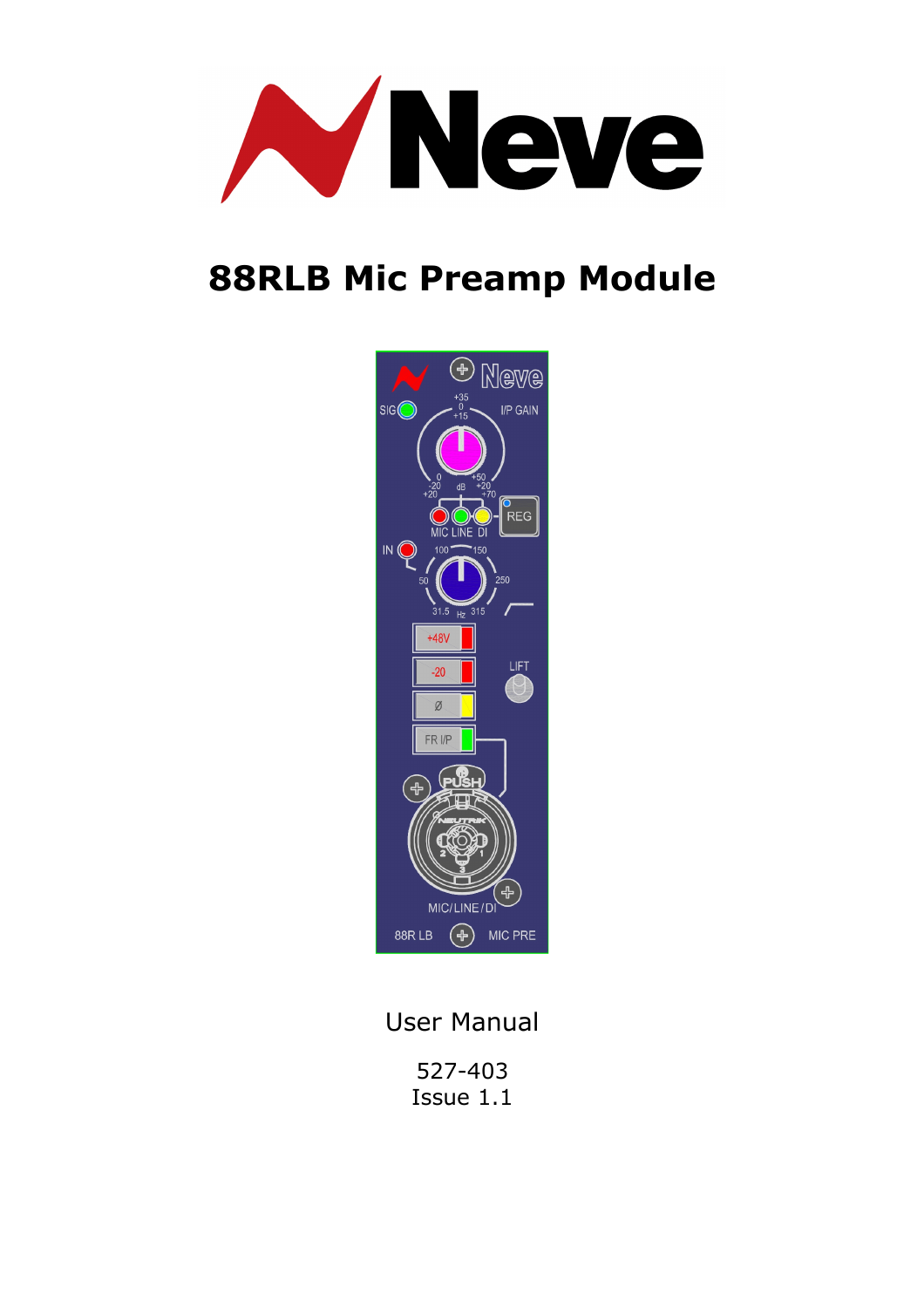# **Health & Safety Notice**

# **For your own safety and the protection of others, please observe the following safety instructions:**

- Read these instructions.
- Keep these instructions.
- Follow all instructions.
- Only use attachments/accessories specified by the manufacturer.
- Heed all safety warnings.
- Do not use near water.
- Clean only with a dry cloth.
- Do not install near heat sources.
- Do not block ventilation openings.
- Unplug when unused for long periods of time.
- Refer all servicing to qualified personnel only.

**AMS NEVE**

AMS Technology Park Billington Road Burnley Lancs BB11 5UB England

Phone +44 (0)1282 457011 Fax: +44 (0)1282 417282

Email: [info@ams-neve.com](mailto:info@ams-neve.com) Web: [www.ams-neve.com](http://www.ams-neve.com/) Support:<http://www.ams-neve.com/support>

**© 2013 AMS Neve Ltd** own the copyright of all information and drawings contained in this manual which are not to be copied or reproduced by any means or disclosed in part or whole to any third party without written permission. As part of our policy of continual product improvement, we reserve the right to alter specifications without notice but with due regard to all current legislation.

**Disclaimer**: The information in this manual has been carefully checked and is believed to be accurate at the time of publication. However, no responsibility is taken by us for inaccuracies, errors or omissions nor any liability assumed for any loss or damage resulting either directly or indirectly from use of the information contained within it.

**Trademarks**: All trademarks are the property of their respective owners and are hereby acknowledged.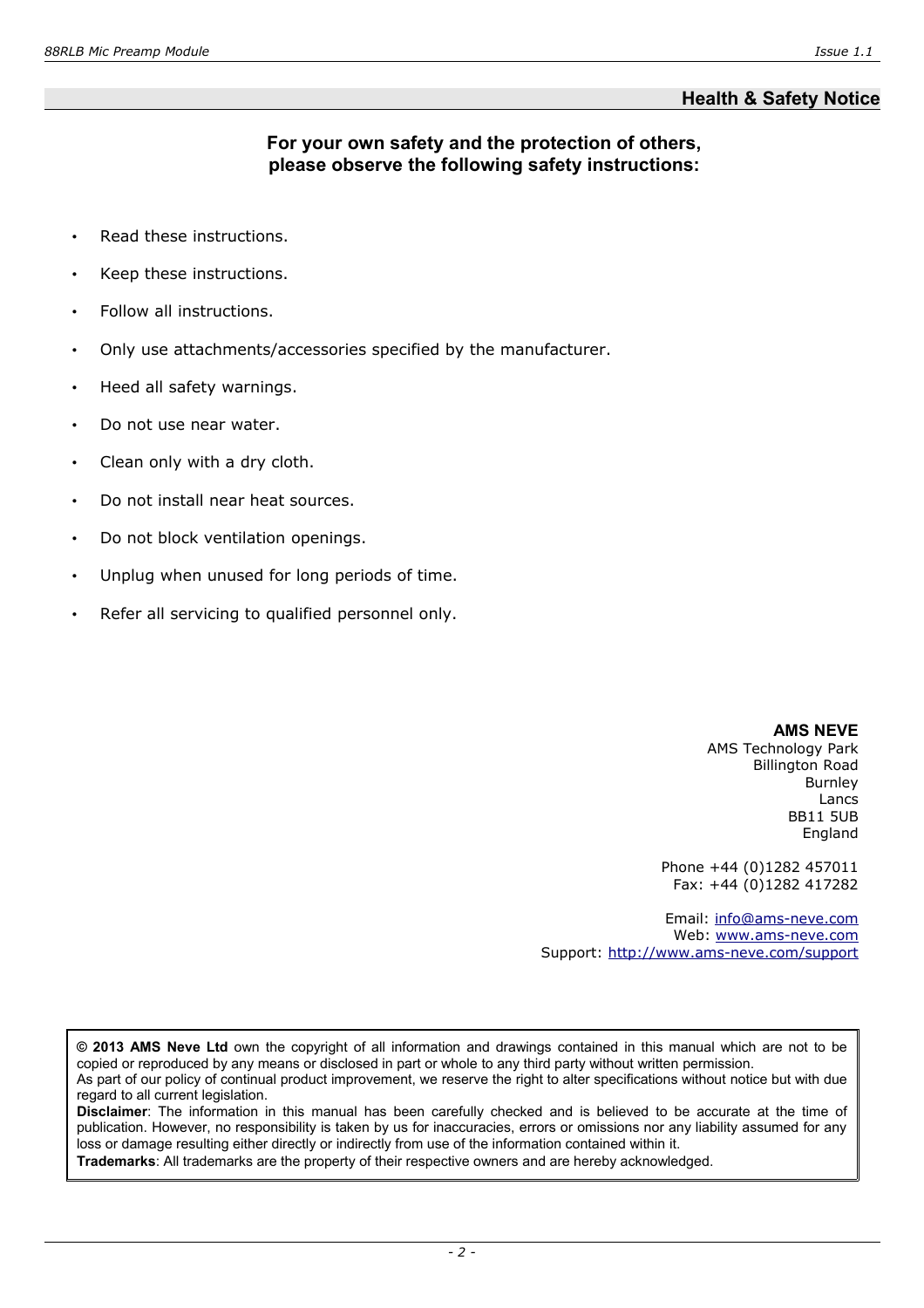# **Table of Contents**

| $\label{prop:1} \textit{Introduction}\\ \textit{1-1} \textit{trroduction}\\ \textit{2-1} \textit{trroduction}\\ \textit{3-2} \textit{trivial} \textit{trivial} \textit{trivial} \textit{trivial} \textit{trivial} \textit{trivial} \textit{trivial} \textit{trivial} \textit{trivial} \textit{trivial} \textit{trivial} \textit{trivial} \textit{trivial} \textit{trivial} \textit{trivial} \textit{trivial} \textit{trivial} \textit{trivial} \textit{trivial} \textit{trivial} \textit{trivial} \textit{trivial} \textit{trivial$ |  |  |  |  |
|-------------------------------------------------------------------------------------------------------------------------------------------------------------------------------------------------------------------------------------------------------------------------------------------------------------------------------------------------------------------------------------------------------------------------------------------------------------------------------------------------------------------------------------|--|--|--|--|
|                                                                                                                                                                                                                                                                                                                                                                                                                                                                                                                                     |  |  |  |  |
|                                                                                                                                                                                                                                                                                                                                                                                                                                                                                                                                     |  |  |  |  |
|                                                                                                                                                                                                                                                                                                                                                                                                                                                                                                                                     |  |  |  |  |
|                                                                                                                                                                                                                                                                                                                                                                                                                                                                                                                                     |  |  |  |  |
|                                                                                                                                                                                                                                                                                                                                                                                                                                                                                                                                     |  |  |  |  |
|                                                                                                                                                                                                                                                                                                                                                                                                                                                                                                                                     |  |  |  |  |
|                                                                                                                                                                                                                                                                                                                                                                                                                                                                                                                                     |  |  |  |  |
|                                                                                                                                                                                                                                                                                                                                                                                                                                                                                                                                     |  |  |  |  |
|                                                                                                                                                                                                                                                                                                                                                                                                                                                                                                                                     |  |  |  |  |
|                                                                                                                                                                                                                                                                                                                                                                                                                                                                                                                                     |  |  |  |  |
|                                                                                                                                                                                                                                                                                                                                                                                                                                                                                                                                     |  |  |  |  |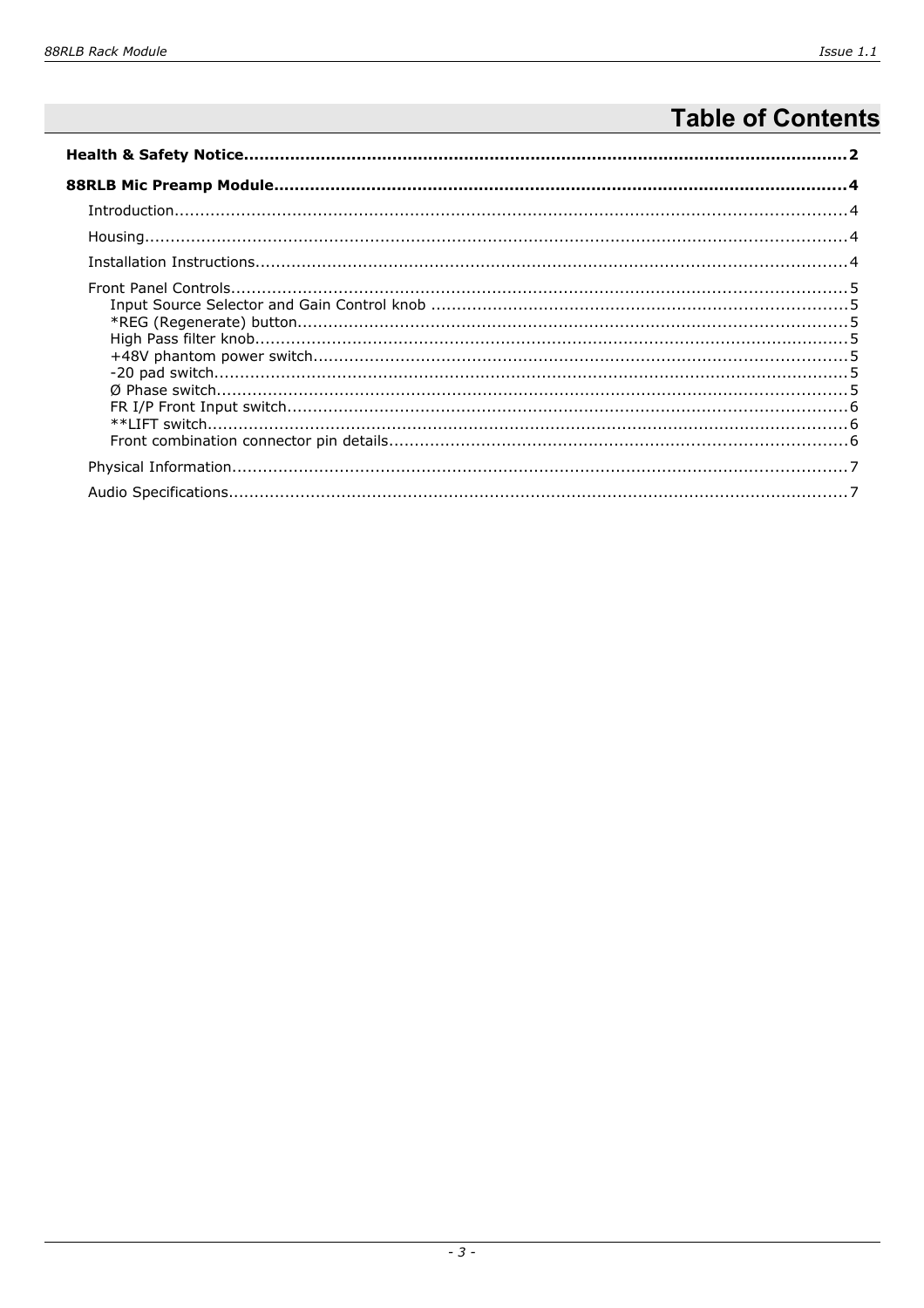## **88RLB Mic Preamp Module**

#### **Introduction**



When the world's top musicians, composers and engineers get together to record, it's got to be Neve all the way.

Not everyone has room for the world's greatest recording console – the Neve 88RS – but now there's no need to settle for anything other than the absolute best when it comes to capturing the beauty, energy and excitement of your recording...

Introducing the **Neve 88RLB** – the same sound of greatness, but in the palm of your hand.

The incredible sounding audio technology from Neve's two-ton flagship 88RS console is now available to you in a 500-series format module. With extra features like the REGenerate function, a sweepable high-pass filter, intelligent phantom power control and a DI input, true Neve magic has never been more accessible or convenient.

Neve – no question.

#### **Housing**

The 88RLB Mic Preamp module has been designed for use in a compliant 500-series enclosure.

#### **Installation Instructions**

 $\blacktriangleright$  Remove the 88RLB module from all packaging.

 $\triangleright$  Switch off the 500-series enclosure and remove mains power.

 $\blacktriangleright$  Locate an empty slot in the 500-series enclosure and remove the 2 fastening screws, one from the top of the enclosure and one from the bottom of the enclosure.

 $\blacktriangleright$  Carefully insert the 88RLB module into the empty slot in the 500series enclosure, ensuring the rear edge connector on the 88RLB module mates correctly with the edge connector of the 500-series enclosure.

 $\blacktriangleright$  Replace the 2 fastening screws through the top & bottom holes in the 88RLB module and screw into the 500-series enclosure to secure the module into the enclosure.

 $\blacktriangleright$  Apply mains power into the 500-series enclosure and switch on. Connect the microphone, audio source or instrument and select the correct settings.

The module is not designed to be hot-plugged, so please ensure the power to the 500-series enclosure is OFF before inserting or removing a module.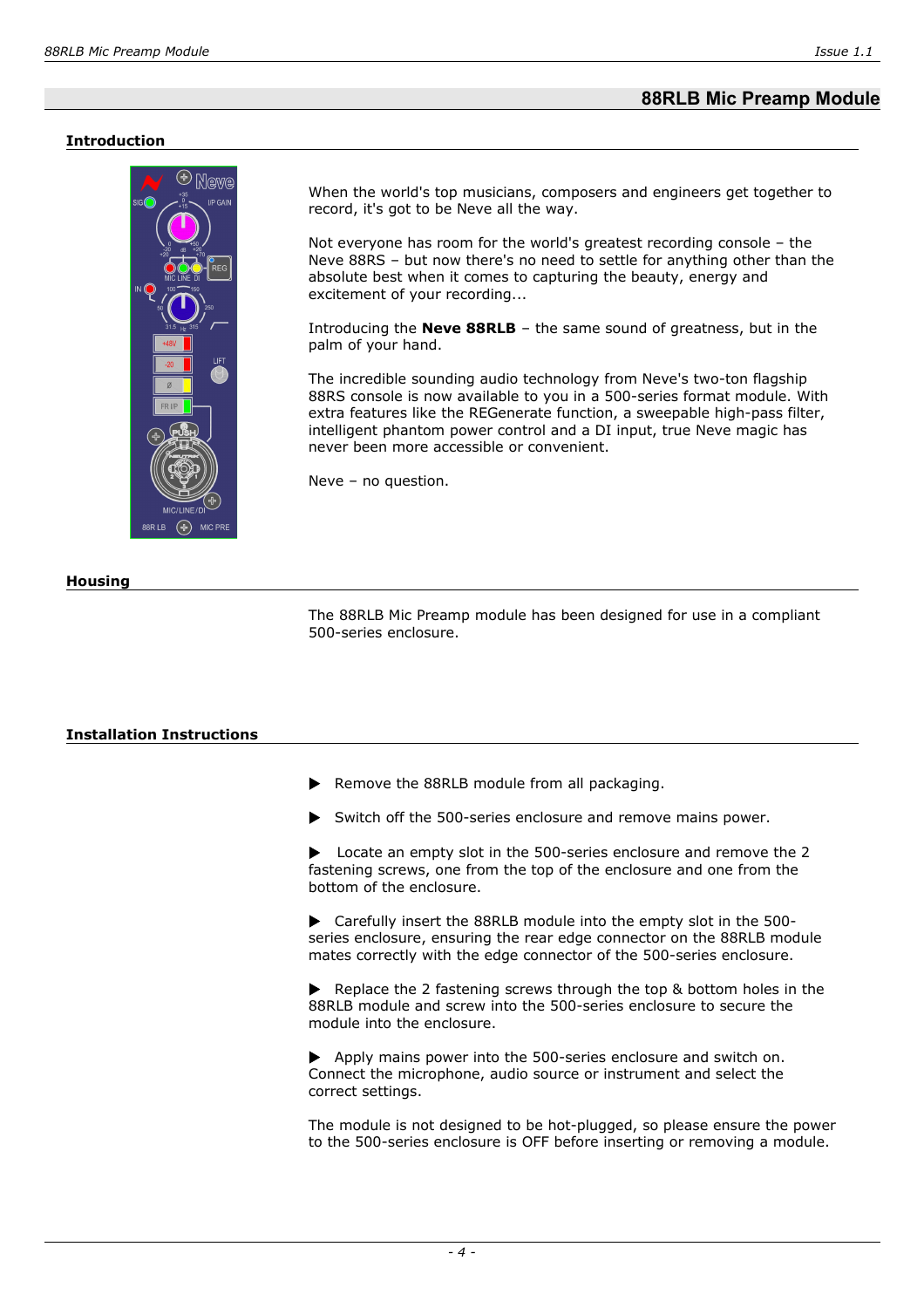

#### **Input Source Selector** and **Gain Control knob**

Push to select MIC (red LED ON), LINE input\* (green LED ON) or DI input\* (yellow LED ON) - each push cycles around the 3 input sources.

Turn to select the required amount of Gain while in MIC, LINE or DI mode

#### **\*REG (Regenerate) button**

Press to activate (blue indicator LED ON) - REG function only active when LINE input or DI input sources are selected.

When active, 'REG' passes the audio from the LINE input or DI input through the transformer used in the Microphone input circuit to inject the warm, 'Neve sound'.

Push again to deactivate the REG (blue indicator LED OFF).

#### **High Pass filter knob**

Push to activate filter (Red indicator LED ON).

Turn to select the required frequency at which the filter begins to affect the input audio.

Push again to deactivate filter (Red indicator LED OFF).

#### **+48V phantom power switch**

Press to activate +48V phantom power feature (red indicator LED ON) - +48V phantom power has intelligent switching and can only be activated when the selected input source is MIC.

Also, if the input mode is changed from MIC, or the Front Input setting is changed, the +48V will switch off automatically if active, to protect connected equipment.

Press again to switch off +48V phantom power, if active (red indicator LED OFF)

#### **-20 pad switch**

Press to reduce the level at the input stage by 20dB (red indicator LED ON).

Press again to revert to the normal input level (red indicator LED OFF)

#### **Ø Phase switch**

Press to invert the phase of the audio by 180 degrees (yellow indicator LED ON)

Press again to revert to the original phase (yellow indicator LED OFF)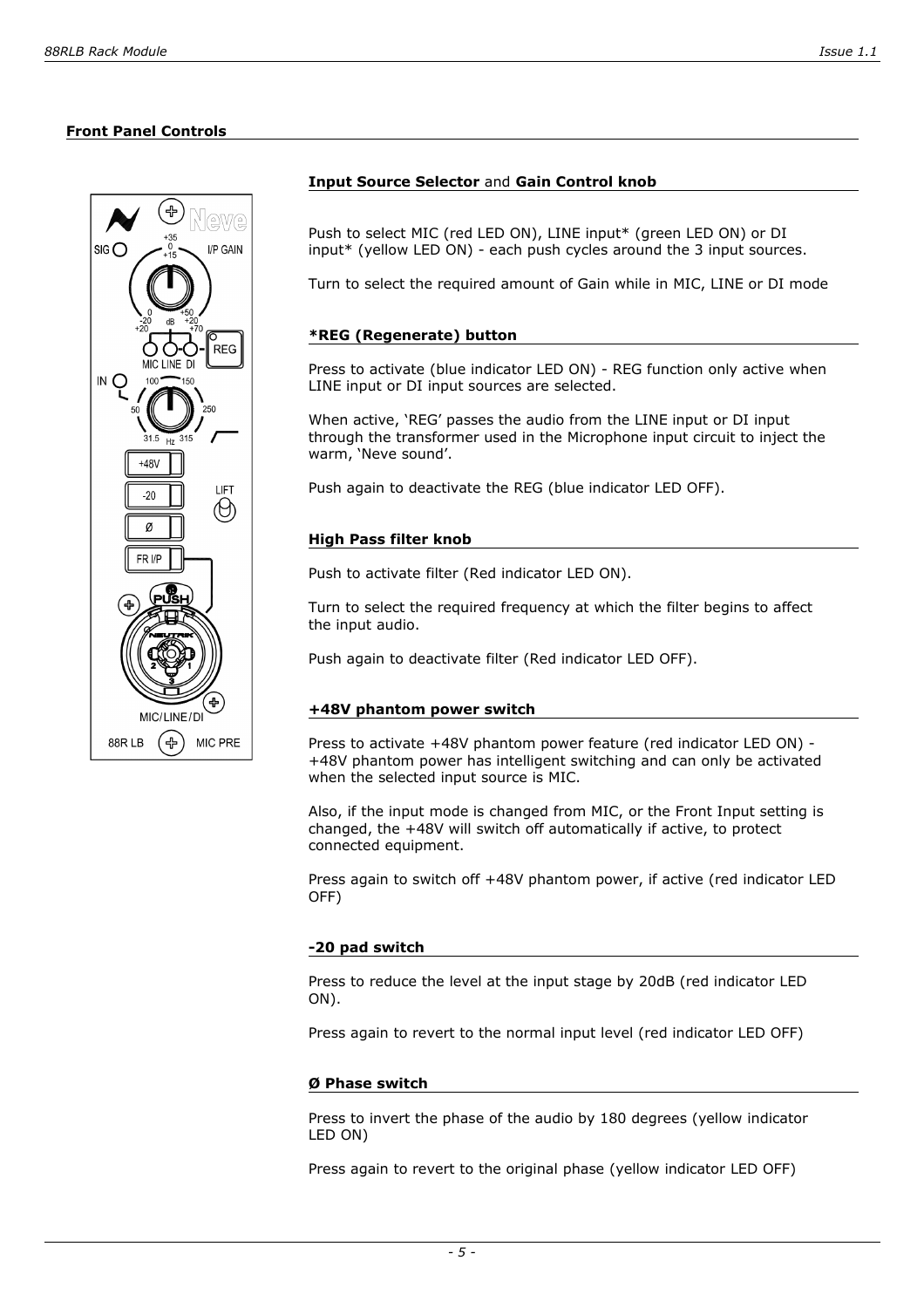

# **FR I/P Front Input switch**

Press to activate the Front Input combi-XLR connector and deactivate the corresponding input connector on the rear of the enclosure (green indicator LED ON).

When the Front Input combi-XLR is active, microphones can be connected by XLR, Line instruments by balanced ¼" TRS Jack and instruments directly (DI) with a stereo or mono ¼" TRS jack connector\*\*

Press again to deactivate the Front Input combi-XLR and reactivate the corresponding input connector on the rear of the enclosure (green indicator LED OFF)

#### **\*\*LIFT switch**

Normal operation; switch in DOWN position.

DI Instrument 'lift' feature is active when switch is in UP position - this lifts the internal screen away from ground when an instrument jack connector is plugged into the Front Inputcombi-XLR connector, to help combat potential ground loops.

#### **Front combination connector pin details**

|               | $\frac{1}{4}$ " Jack | <b>XLR</b> |
|---------------|----------------------|------------|
| <b>Hot</b>    | Tip                  | 2          |
| Cold          | Ring                 | 3          |
| <b>Ground</b> | Sleeve               |            |

This socket accepts either an XLR or a 0.25" Jack connector.

The pin-out for the XLR connector is marked on the connector.